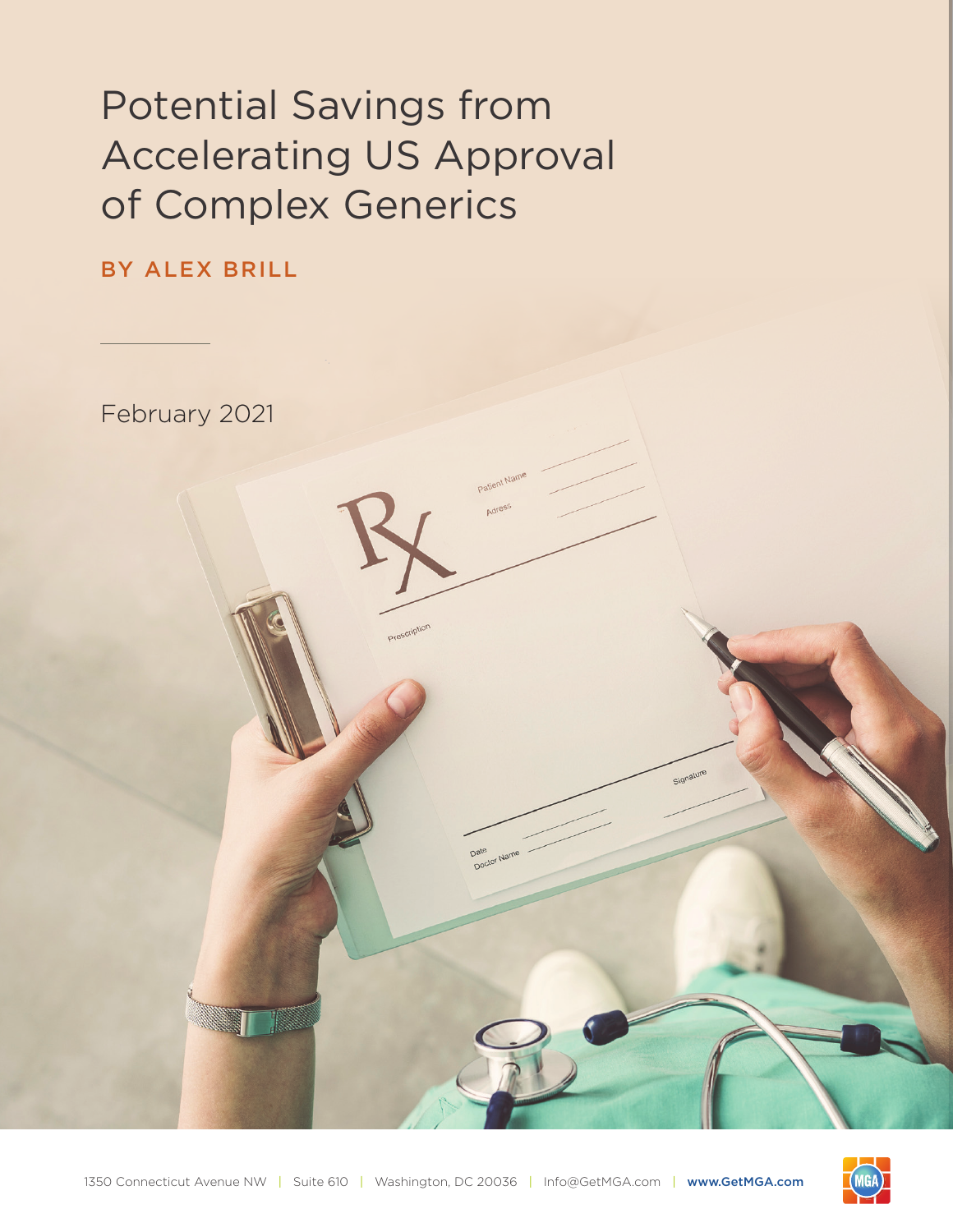# Introduction

Complex generics represent an important but underutilized avenue of savings for US patients and healthcare payors. A subset of generic prescription drugs, complex generics are copies of non-biologic medicines that have a complex molecular base, route of delivery, formulation, or dosage form; are a drug-device combination product; or have other particularly complex approval requirements.<sup>1</sup> Despite recent efforts to promote the approval of complex generics, these products are still slow to be approved by the US Food and Drug Administration (FDA).

Understanding that complex generics can provide significant cost savings to the healthcare system and improve patient access, policymakers, payors, patients, and industry experts have expressed interest in ensuring that these products can come to market in a timely and predictable manner. The FDA and industry stakeholders have an immediate opportunity to incorporate policies addressing review and approval of complex generics in the ongoing negotiations around the reauthorization of the Generic Drug User Fee Amendments (GDUFA).

This paper estimates the potential cost savings to the US healthcare system from seven complex generics approved in Europe and/or Canada but not yet approved in the United States. Based on an analysis of US sales of the associated brand products, we estimate that the continued delay in the approval and launch of these complex generics in the United States results in annual lost savings of \$1.3 billion (range \$600 million– \$1.7 billion).

## **GDUFA, FDA, AND INSUFFICIENT PROGRESS ON COMPLEX GENERICS**

First enacted in 2012, GDUFA was established "to speed the delivery of safe and effective generic drugs to the public and improve upon the predictability of the review process" (*FDA, 2021*).

GDUFA terms, which lasted for five years, were negotiated by the FDA and generic drug industry representatives. Under GDUFA, the FDA can "assess user fees to fund critical and measurable enhancements to the performance of FDA's generic drugs program" (*Ibid.*). The resources from generic drug manufacturers allow the FDA to hire additional staff to review abbreviated new drug applications (ANDAs) and carry out other activities related to the review and approval of generic drugs.

In 2017, a second GDUFA (known as GDUFA II) was reauthorized for another five-year term. The FDA and generic industry stakeholders are currently working to reauthorize GDUFA III, for fiscal years 2023–2027.

One commitment the FDA made in 2017 under GDUFA II was to work to accelerate the approval of complex generics.

*<sup>1</sup> Alford (2020) observes that the FDA tends to define complex generics by example and that a given complex product could, and often does, meet multiple definitions of complex. For example, Advair Diskus® involves complex characterization of the active ingredient, challenges related to pharmacokinetics and bioequivalence, and is a drug-device combination with complex interplay.*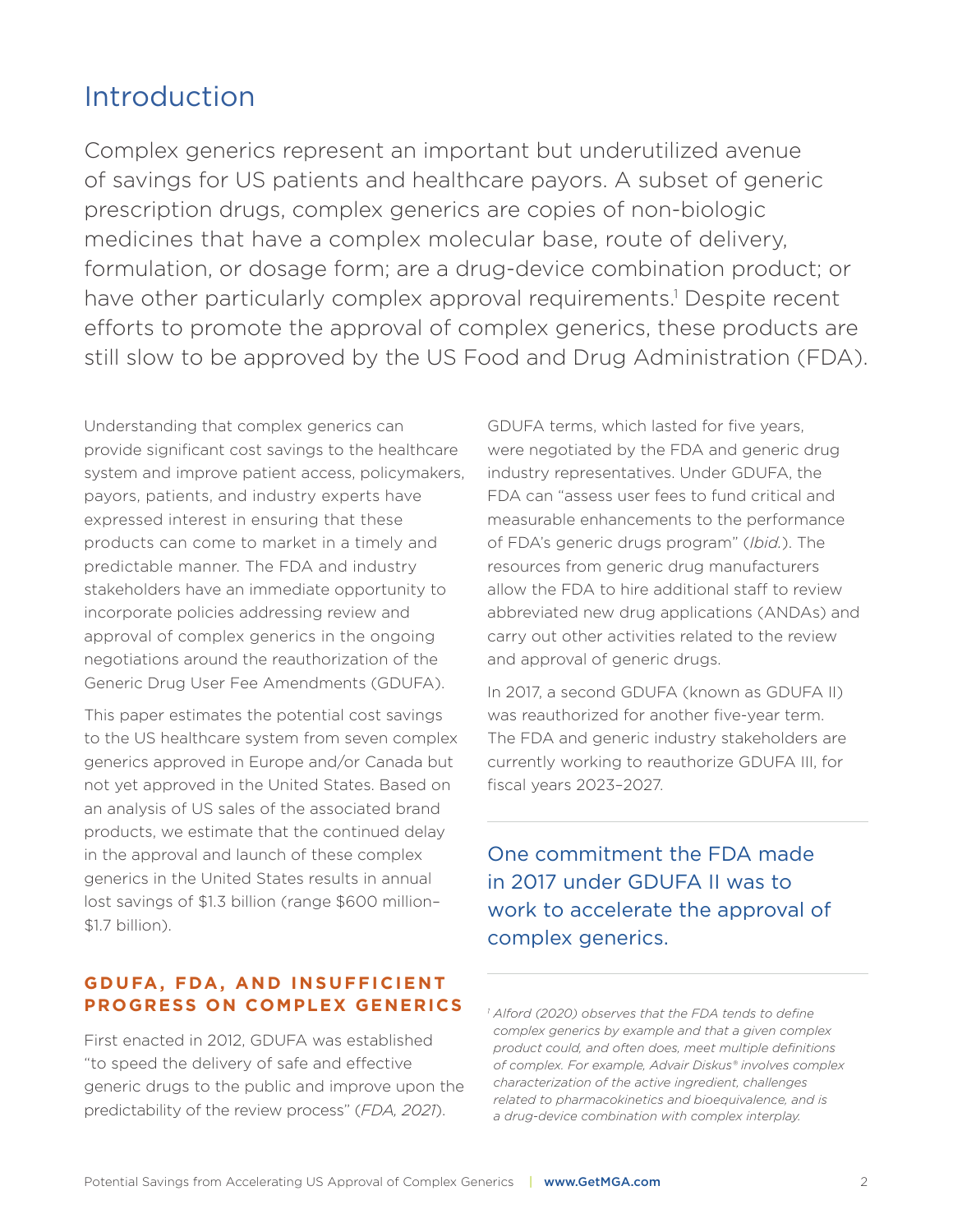Concurrent with the enactment of GDUFA and GDUFA II, the FDA made commitments to Congress to achieve certain performance standards and other related goals. One commitment the FDA made in 2017 under GDUFA II was to work to accelerate the approval of complex generics. To do this, the FDA established the Pre-ANDA Program to "clarify regulatory expectations for prospective applicants early in product development, assist applicants to develop more complete submissions, promote a more efficient and effective ANDA review process, and reduce the number of review cycles required to obtain ANDA approval, particularly for Complex Products" (*FDA, 2017*).

The Pre-ANDA Program includes additional meetings (product development, pre-submission, and mid-review cycle) between ANDA applicants and the FDA to help address regulatory uncertainties and reduce the number of review cycles. Relatedly, FDA has published a number of product-specific guidance documents for complex generics with the intent of fostering their development and approval.

# FDA's Drug Competition Action Plan and Complex Generics

Also in 2017, the FDA announced the Drug Competition Action Plan (DCAP) with specific acknowledgement of the importance of accelerating approval of complex generics. In an October 2017 statement, then–FDA Commissioner Scott Gottlieb announced a series of policies intended to facilitate approval of complex generics that were an outgrowth of the DCAP, explaining:

 This focus [on complex generics] is critical because, first and foremost, these drug products provide important therapies to patients. They are also becoming increasingly significant to the economic health of the generic drug industry. Being able to "genericize" a complex drug can be a high-value opportunity for a generic drug

maker that helps underwrite the costs of other generic applications. In other words, because brand-name versions of complex drug products are often higher-priced than many other brand name drugs, any steps we can take to encourage the development of generic competitors to complex drugs will have an outsized impact on access, and prices.

Since announcing the DCAP, the FDA has taken numerous steps toward facilitating approval of more complex generics, including holding public workshops, opening multiple other public dockets, and issuing draft guidances. While these process-related changes are an improvement, there has not been a significant uptick in complex generic approvals.

# Concerns About Slow Complex Generic Approval in the United States

Despite the efforts outlined above and some complex generics coming to market in the last few years, a significant number of important complex products are off patent but lack generic competition. As a result, consumers and payors are not benefitting from generic cost savings, a concern that a number of policymakers have recognized. In addition, more complex products are expected to come off patent in the next few years.

In January 2020, the chair and ranking member of the House Energy and Commerce (E&C) Committee, along with the chair and ranking members of the E&C subcommittees on health and oversight, wrote to the FDA expressing concerns about delays associated with approving complex generics:

 The length of time leading to the approval of some recently approved complex generics raises questions of whether additional actions may be necessary to encourage the development of these products. . . . A primary purpose of this request is to determine whether additional authority is needed to improve the approval process for complex generics drugs to increase access and reduce costs.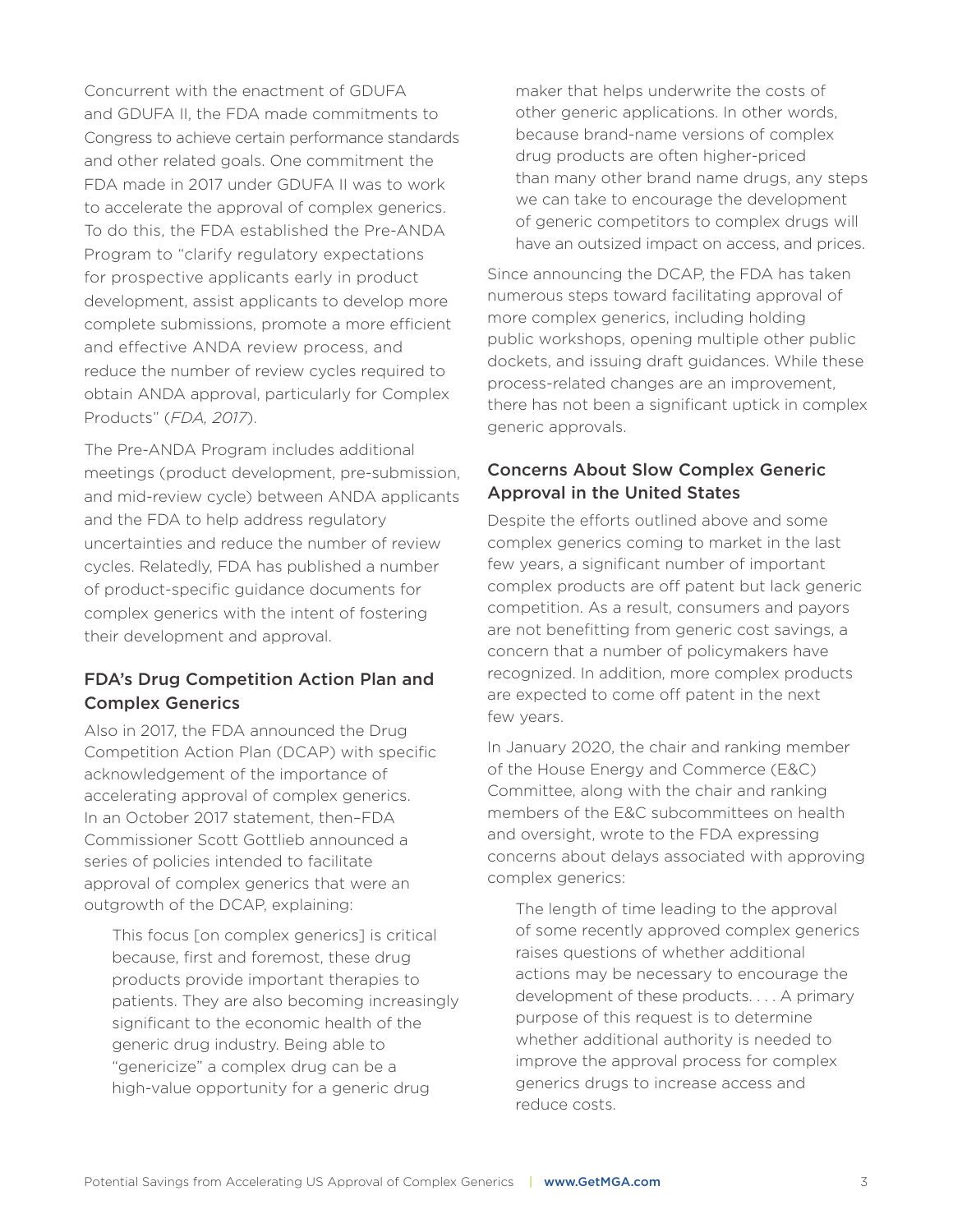In 2019 Senate testimony, Janet Woodcock, then director of the FDA Center for Drug Evaluation and Research, noted, "Since brand-name versions of complex drug products are often higher-priced than many other brand name drugs, efforts to encourage generic competition for complex products also offers outsized potential to increase patient access and lower drug spending." Following an announcement in late January 2020 that Sandoz would no longer seek approval of generic Advair Diskus®, former FDA Commissioner Scott Gottlieb noted publicly, "We must continue efforts to get generic copies of complex drugs to market. There is a large category of brand drugs that are off patent and off exclusivities and should be subject to brisk generic competition, but are not. This is a big opportunity to improve access, lower costs."

## **POTENTIAL SAVINGS FROM CO M P L E X G E N E R I C S**

It is important to note that the savings from complex generics likely will be lower than the savings that would be achieved from non-complex generics. This is because competition is expected to be more limited for complex generics. Due to the inherent complexity of manufacturing these products, the expected number of generic competitors is generally one, two, or perhaps three.

While exact competitive dynamics will vary from drug to drug, we should not expect generic prices to drop by the typical 85 percent, nor the generic market share to reach the average 90 percent. That said, complex generics can bring meaningful savings to the US healthcare system. Consider one product for which the FDA approved a complex generic in 2019: Advair Diskus®, used to treat asthma and chronic obstructive pulmonary disease. As the FDA noted in the 2019 Office of Generic Drugs Annual Report, the out-of-pocket cost for generic Advair Diskus® was reportedly less than half the out-ofpocket cost of the brand product. According to GlaxoSmithKline, sales of Advair Diskus® in the United States fell from \$1.4 billion in 2018 to \$641 million in 2019. IQVIA data indicate that generics captured more than half of the Advair Diskus® market share within a year of launching.

"We must continue efforts to get generic copies of complex drugs to market. . . . This is a big opportunity to improve access, lower costs."

> — SCOTT GOTTLIEB, Former FDA Commissioner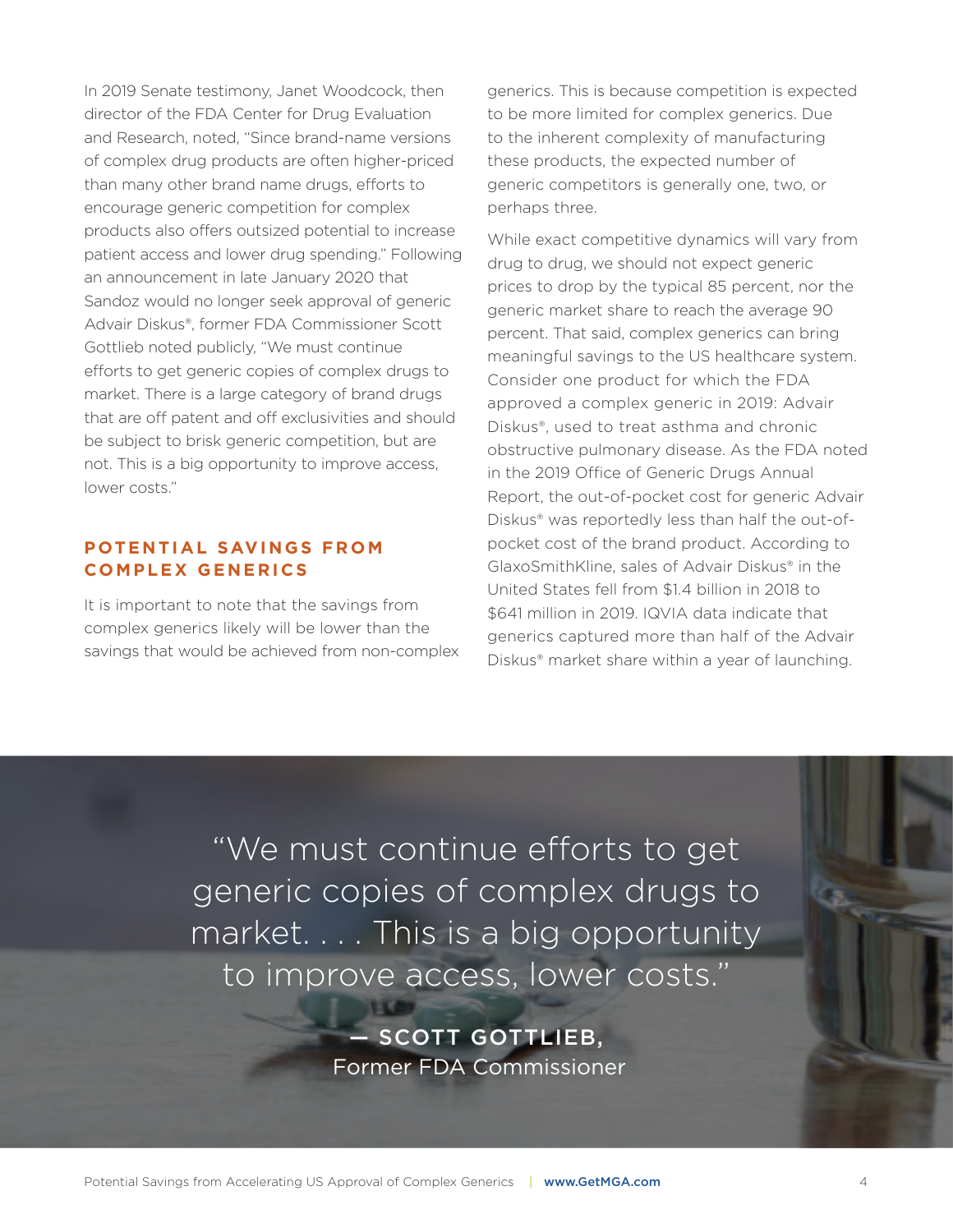#### Price Dynamics for Complex Generics

As noted above, the number of complex generic alternatives is not expected to exceed three per product given current challenges in developing and bringing these products to market. But FDA research on the impact of generic competition on drug prices shows that even limited competition is associated with significant price discounts.

FDA research on the impact of generic competition on drug prices shows that even limited competition is associated with significant price discounts.

In a recent FDA analysis, the median generic price discount (with price measured as the invoice-based wholesale price) is 30 percent with one generic on the market (*Conrad and Lutter, 2019*). Discounts increase as the number of generic manufacturers increases (see Figure 1). For example, the generic price discount is 43.8 percent with two generics on the market, rising to 55 percent with three generics.

#### Complex Generic Market Share

As previously stated, non-complex small-molecule generics often capture the overwhelming majority of market share. Generics were 90 percent of all prescriptions filled in the United States in 2019, according to the Association for Accessible Medicines (*2020*). The generic substitution rate (that is, the rate generics are used when they



#### **FIGURE 1: MEDIAN GENERIC-TO-BRAND PRICE RATIO**

*Source: Reproduced from data from Conrad and Lutter (2019) illustrating the median average manufacturer price, invoice price, generic price discounts, and the 25–75% range of discounts from the analysis of 181 unique products for which a first generic entered in 2015, 2016, or 2017.*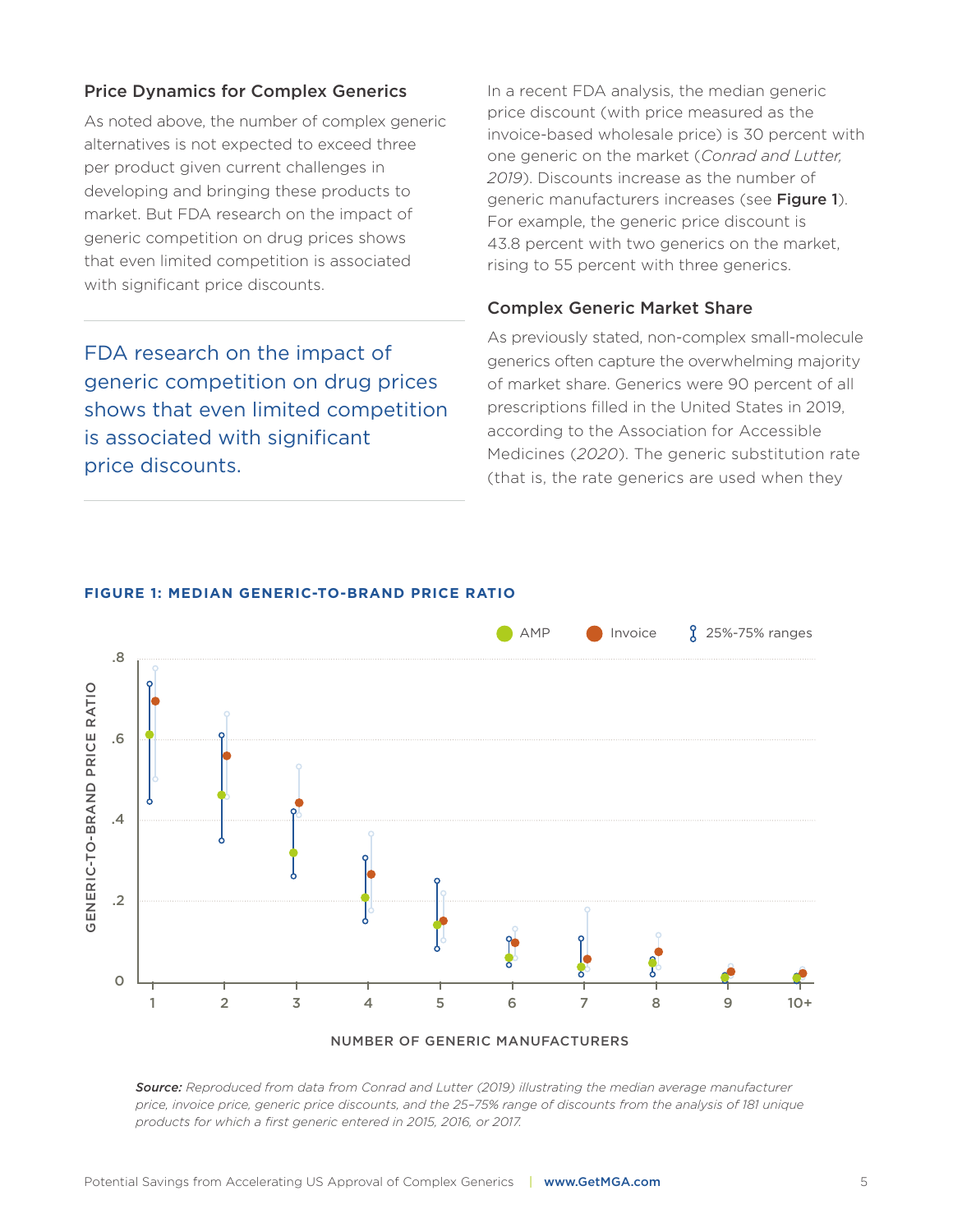are available) in Medicare Part D in 2017 was 90.8%, according to the Centers for Medicare & Medicaid Services (*Verma, 2020*). Market share for complex generics is estimated to be 40–60 percent because the number of complex generic competitors is likely to be relatively few and barriers to generic entry for complex products remain sizeable.

#### Brand Manufacturer Pricing Strategy

In typical small-molecule drug markets with generic competition, the brand product does not reduce its price and instead opts for a smaller market share but consistently high margin. Conversely, among biologic drugs in the United States, net prices for reference biologics have declined as biosimilar competition enters the market. The pricing strategy around a complex brand product after generic entry could follow either path in the United States, or a third option, an authorized generic. In this third scenario, the reference product price would not decline, but the brand manufacturer would introduce a non-branded version of its own product at a competitive discount. From a market and savings perspective, this latter strategy is akin to selling a portion of the brand product at a discount.

## **ANALYSIS OF LOST SAVINGS FROM DELAYED COMPLEX GENERIC APPROVALS**

In this section, we present an analysis of the savings that the US healthcare system could realize from seven complex generics that are approved in Europe and/or Canada but not yet approved in the United States. The products in this analysis are: Abraxane® (paclitaxel), Forteo® (teriparatide), Invega Sustenna® (paliperidone), Restasis® (cyclosporine), Risperdal Consta® (risperidone), Sandostatin LAR<sup>®</sup> (octreotide), and Venofer<sup>®</sup> (iron sucrose). Each of these products have ANDAs pending at the FDA while generics have been approved

by the European Medicines Agency (EMA) and/or Health Canada.

Neither the EMA nor Health Canada have explicit approval processes for complex generics, products known in those markets as nonbiological complex drugs (NBCD) follow-ons. EMA has developed an agency working group to improve discussions and formal guidance related to complex products, and in Canada the approval process for these products is case by case, although industry has encouraged the agency to develop a clearer pathway (*Lunawat and Bhat, 2020*). According to Klein et al. (*2019*), through 2018 a "total of 85 NBCD follow-on products [have been] approved in the EU, of which half since 2013."

#### Assumptions

To estimate expected drug savings from generic competition for the seven complex products listed above, we consider a range of potential market dynamics. Generic price discounts are assumed to be 30–44 percent, and generic market share 40–60 percent. The price of the brand product is assumed to either remain constant (typical in traditional generic markets) or decline by 20 percent (in a manner similar to what is observed with the introduction of biosimilars or with the launch of an authorized generic). Using these assumptions, expected savings from complex generics range from 12 percent to 34 percent of annual brand sales and center near 25 percent. Savings estimates are annual and assume other impediments to generic launch, such as litigation, settlements, and supply constraints, are resolved and non-binding.

#### Data

Table 1 presents the seven products as well as the brand manufacturer, indications, first generic approval date in Canada or Europe, and 2019 US brand sales as reported by manufacturers. US sales in 2019 for these seven products totaled approximately \$5 billion.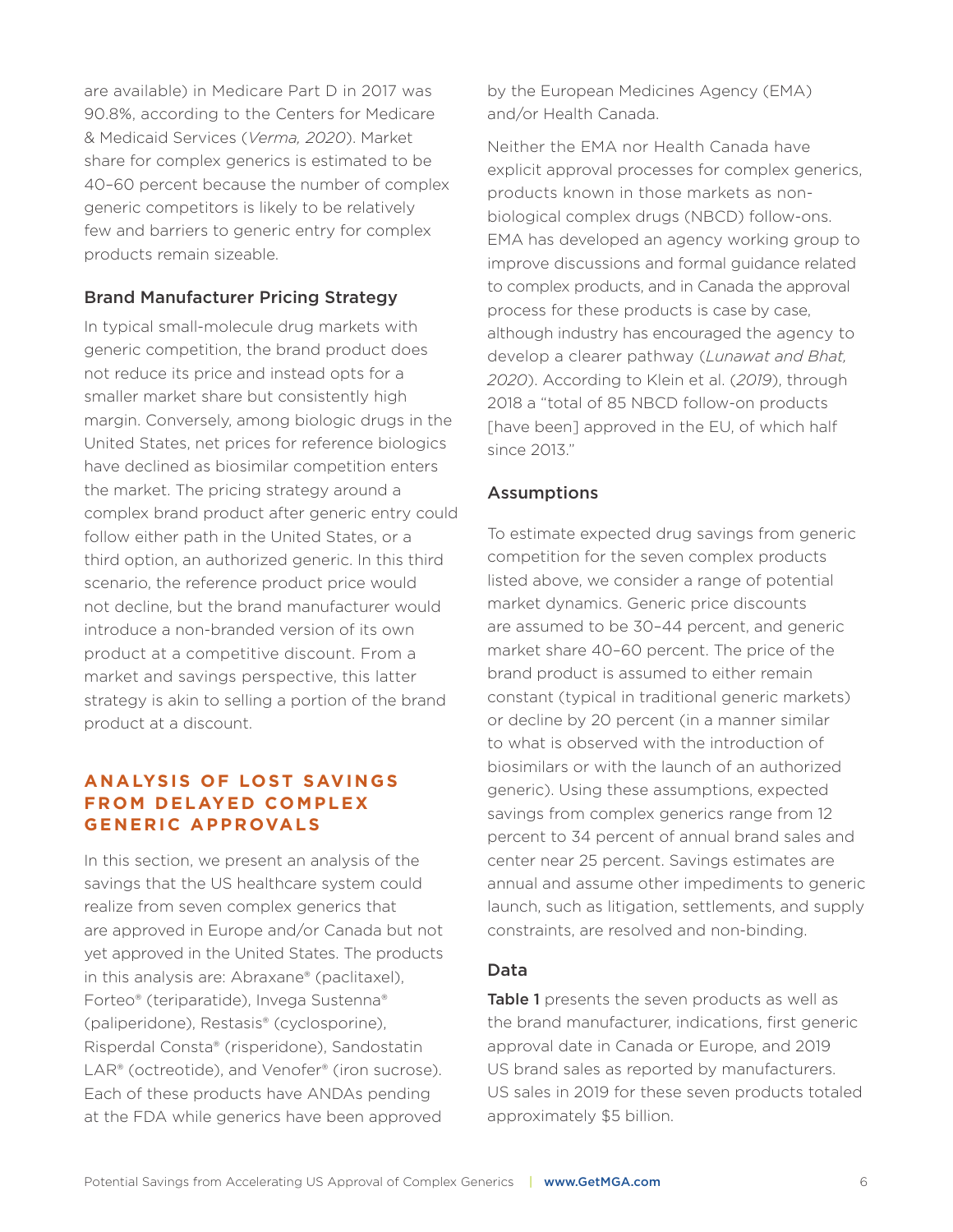#### **TABLE 1.** COMPLEX GENERICS APPROVED IN CANADA OR EUROPE BUT NOT THE UNITED STATES

| <b>DRUG NAME</b><br>(GENERIC NAME)           | <b>MANUFACTURER</b>                | <b>CONDITIONS TREATED</b>                           | <b>FIRST APPROVED</b><br>$C = CANADA,$<br><b>EU = EUROPE</b> | <b>US SALES</b><br>(2019, \$ MILLION) |
|----------------------------------------------|------------------------------------|-----------------------------------------------------|--------------------------------------------------------------|---------------------------------------|
| Abraxane®<br>(paclitaxel)                    | <b>Bristol Myers</b><br>Squibb     | Breast, lung, and pancreatic<br>cancers             | Mar. 2019 (EU)                                               | \$122                                 |
| Forteo <sup>®</sup><br>(teriparatide)        | Eli Lilly                          | Osteoporosis                                        | Aug. 2019 (C)<br>Oct. 2016 (EU)                              | \$646                                 |
| <b>Invega Sustenna®</b><br>(paliperidone)    | Janssen/Johnson<br>& Johnson       | Schizophrenia, schizoaffective<br>disorder          | May 2019 (C)<br>Jul. 2019 (EU)                               | $$1,685$ *                            |
| Restasis <sup>®</sup><br>(cyclosporine)      | Allergan/AbbVie                    | Suppressed tear production                          | Mar. 2017 (C)                                                | \$1.138                               |
| <b>Risperdal Consta®</b><br>(risperidone)    | Janssen/Johnson<br>& Johnson       | Schizophrenia, bipolar I<br>disorder                | Oct. 2020 (EU)                                               | \$314                                 |
| Sandostatin LAR <sup>®</sup><br>(octreotide) | <b>Novartis</b>                    | Symptoms of certain<br>metastatic carcinoid tumors  | Aug. 2020 (C)<br>Apr. 2019 (EU)                              | \$881                                 |
| Venofer®<br>(iron sucrose)                   | American Regent/<br>Daiichi Sankyo | Iron deficiency caused by<br>chronic kidney disease | Jun. 2018 (EU)                                               | \$299                                 |

*\* Sales for Invega Sustenna® are estimated to be 80 percent of 2019 US sales reported by J&J for Invega Sustenna® and Invega Trinza®.*

#### Results

By our estimate, generic competition in the United States for the seven complex products in this analysis would yield annual savings between \$600 million and \$1.7 billion, with a median savings estimate of \$1.3 billion. These significant savings could have been realized already if the currently pending ANDAs for these complex generics had been approved earlier by the FDA.

Generic competition in the United States for the seven complex products in this analysis would yield annual savings between \$600 million and \$1.7 billion, with a median savings estimate of \$1.3 billion.

# Conclusion

Complex generics represent an untapped savings opportunity for the US healthcare system, including patients, Medicare, Medicaid, and commercial payors. The FDA and other stakeholders have made efforts to facilitate a more robust complex generic marketplace, but these have

thus far resulted in process improvements more than outcome gains. With more complex products on the verge of losing exclusivity and patent protection, it is important for policymakers to achieve demonstrable progress in increasing access to complex generics in the US market.